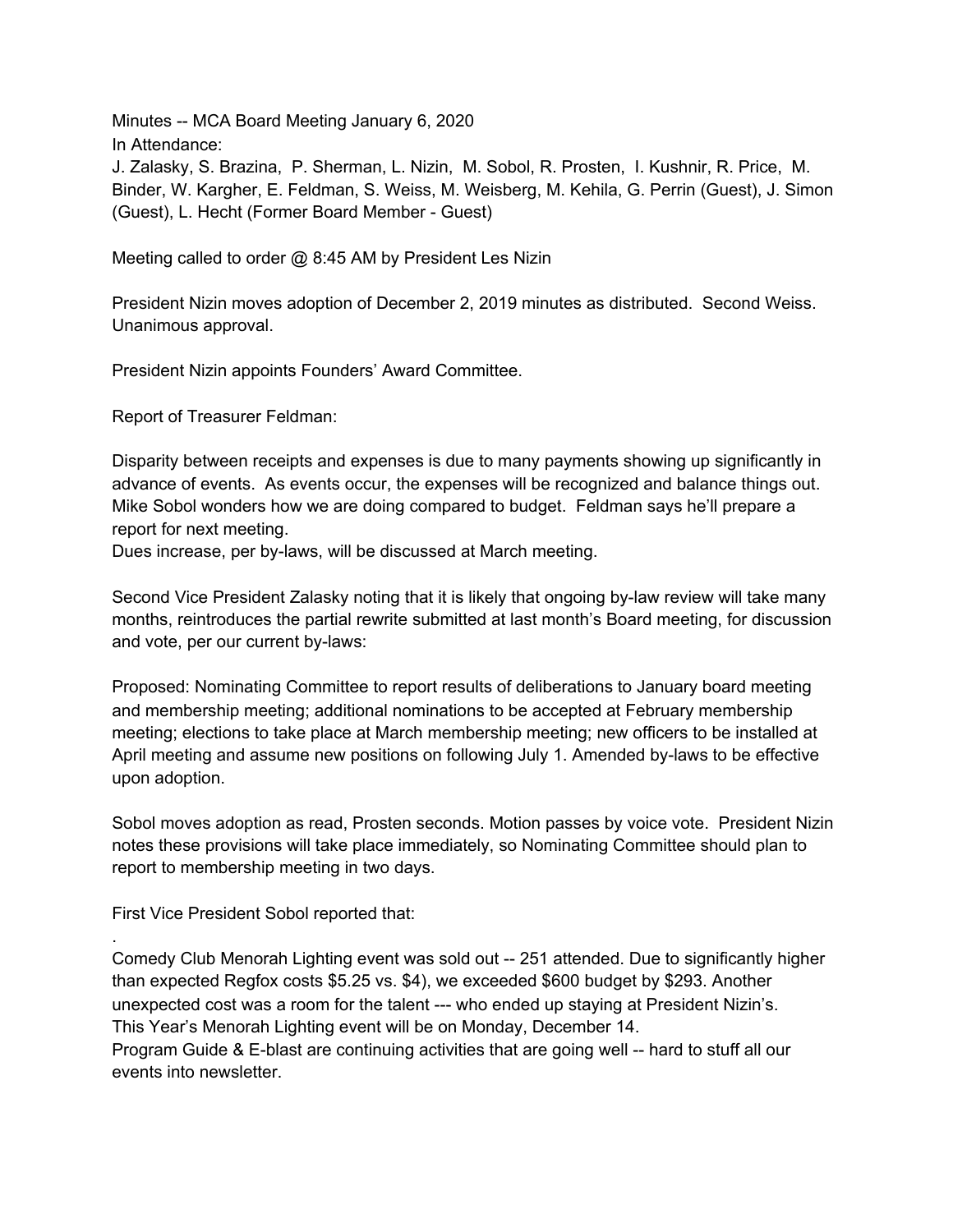Increasing number of simultaneous events -- Jeff Zalasky notes that, despite trying to space events out, increasing overlap is unavoidable as we continue to grow.

(At this point there was an off topic discussion about luncheons. Content of this discussion is included in the "Luncheons" section below)

### Report of 2nd Vice President Zalasky

Jeff will compile a report for next meeting distilling status reports from each of the activity coordinators.

3 New programs --- euchre, backgammon and ping pong. Popularity to be determined with time. Art program is now co-ed and according to coordinator (and \$ underwriter) Albert Ellickson, is now going well enough to move ahead. Sobol believes WCA publicity about event is responsible for the success. Question arises --- is this still an MCA event? Must registrants be MCA member or "significant other" of MCA member.????? Les notes this is a gray area and that we should clarify and present to board.

Recognition event for program coordinators, which would be a new event, is in development stages. Glenn Perrin is planning it with Jeff.

### Report of Nominating Committee

Richard Prosten reports that committee (Binder, Feldman, Prosten, Roth, Schaab) met to recommend officers for the 2020-2021 year. It determined that the two individuals who seemed to be the best fit for the office of President had other commitments that they felt prevented them from serving in that capacity next year. Moreover, Jeff Zalasky asked that he not be considered for any elected office next year. As a result the committee deemed it advisable to draw upon the clause in the by-laws that allows an incumbent but "timed out" President to serve one additional year in situations where a successor cannot be readily identified.

Thus the committee recommends that incumbents Nizin (President), Sobol (1st Vice President), Feldman (Treasurer) and Prosten (Secretary) be retained in their offices -- 1 year for Nizin and 2 for the rest. The committee also recommends Glenn Perrin for a 2 year term as 2nd Vice President (Program Vice-President).

President Nizin notes that unelected Board members have 3 year terms, serving at the pleasure of the President, and that all but Weisberg have now served longer than that. He asks if any wish to step aside at the end of this year, they so notify him.

# Luncheons:

Steve reports that luncheon speakers have already been lined up for all sessions of the 2020-2021 season: November 12, Mark Hetfield -- the CEO of HIAS (Hebrew Immigrant Aid Society); December 10, Lew Paper, a new MCA member; January 14, Criminologist Larry Siegal; February 11, Avi Goldstein, expert witness in dental trials; March 11, NFL referee Jeff Rice; and April 8, John Handlin, former FBI agent.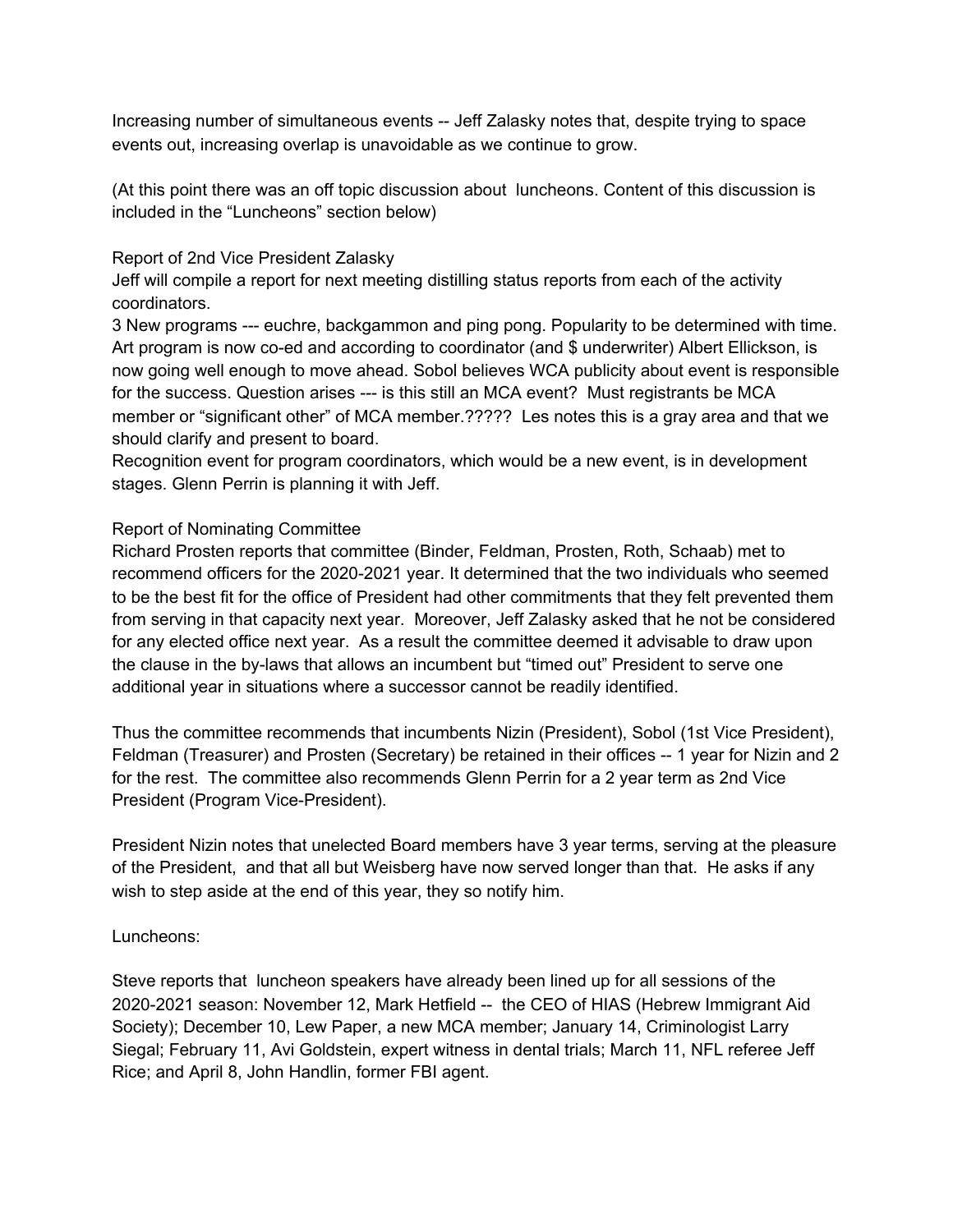We will need to reassess the luncheon prices as the current level of subsidy may not be adequate going forward.

Meir Kehila notes that when Mark Hetfield speaks, we should invite Joe Bianchi to attend, as he was the connection to the speaker.

## Doc Films

Next offering is 93 Queen. Ira Kushnir, Morris Binder, Michael Sobol, Mel Kaplan will join Steve's regular crew in ushering.

### Hamilton Unplugged

The Ellen Katz presentation is coming up in a few days, President Nizin recommends using the facility's overhead projector for \$200 and that we will be providing some modest refreshments. Prosten moves an appropriation of \$500 for the event. Multiple seconds. Unanimous approval. Max Weisberg, Morris Binder, Wayne Kargher, Richard Prosten and Jay Lieb to assist.

### Speaker Series

President Nizin notes that many of the events attract enough sign-ups to be listed as "sold out", but end up with many, many empty seats. He recommends removing reservation caps. He also reports that Beth Tikvah has made its facilities available for some of our events. The april 2 Steve Schrier lecture will be held there.

#### Membership

Reporting for Larry Israelite, Les reports that as of this date (January 6) we have 729 members. 30 members joined in December, 19 of them new. 54 new members have signed up for new member breakfast, which has been moved to Siena Lakes. Perrin, Prosten, Binder, Zalasky agree to help.

New member badges will be brought to the event for distribution.

#### **Volunteers**

Ira Kushnir reports big uptick in Harry Chapin and Habitat activity. Some members seeking solo participation in various activities. Ira helping direct them.

#### Badges

Discussion of how to get members to pick up badges.

#### New Business

President Nizin welcomed former board member Hecht who thanked all past support and discussed upcoming events he will be leading including Luxury Car tour, Collier County Special Ops and Collier County EMS.